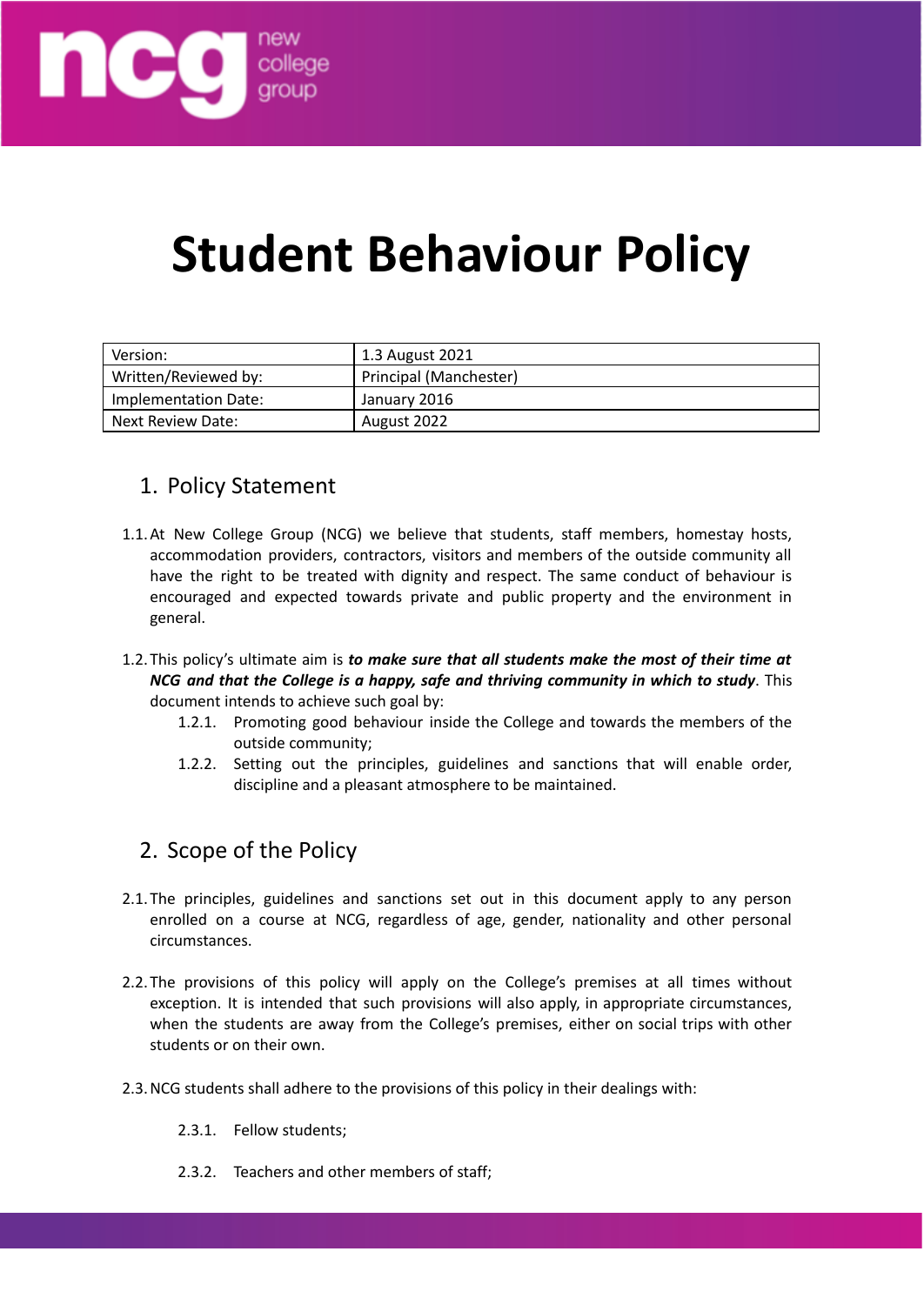

- 2.3.3. Homestay hosts and their family members, friends and visitors;
- 2.3.4. Accommodation providers and their staff members;
- 2.3.5. Contractors who work for NCG;
- 2.3.6. Visitors on NCG premises;
- 2.3.7. Members of the broader local community.

#### 3. Definitions

- 3.1. For the purpose of this policy, the following definitions will apply:
	- 3.1.1. **Behaviour**: The way in which a person acts or conducts oneself, especially towards others.
	- 3.1.2. **Good Behaviour**: Polite conduct that conforms to the guidelines set out in this document (Paragraph 5) as well as to the general principles and rules provided for by current law.
	- 3.1.3. **Misconduct/Poor Behaviour**: Improper or impolite behaviour that does not conform to the guidelines set out in this document (Paragraph 5).
	- 3.1.4. **Bullying and Harassment**: For a comprehensive definition of bullying and harassment, please see the separate Anti-Bullying and Harassment Policy.
	- 3.1.5. **Discipline**: The practice of training people to obey sets of rules or codes of behaviour, using negative incentives to correct disobedience.

#### 4. General Principles

- 4.1.NCG will always encourage students to behave in a courteous and respectful fashion, speak politely, using good manners and treating public and private property, other people's belongings and the environment with adequate care and respect.
- 4.2.NCG will always promote, support and encourage respect for cultural, racial, religious or any other difference of any other nature.
- 4.3.NCG will not tolerate any form of harassment, bullying and violence under any circumstances.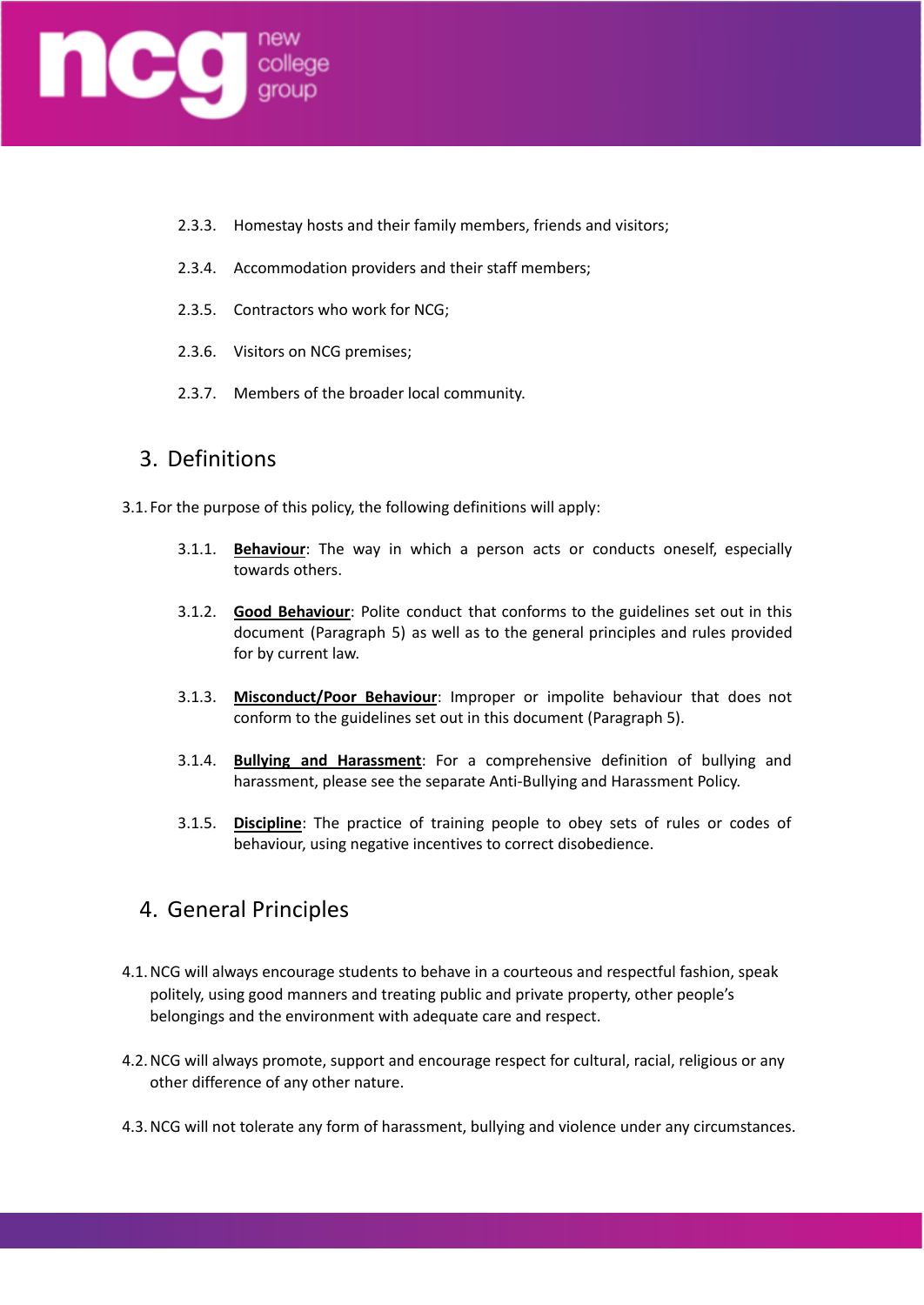

4.4.NCG will not tolerate instances of poor behaviour and disciplinary action may be taken against those who behave poorly.

#### 5. Guidelines on Good Behaviour Expected from Students

- 5.1.The following is a non-exhaustive list of guidelines that every NCG student is expected to adhere to. NCG students shall:
	- 5.1.1. Behave in a manner that is not offensive to or disrespectful of other individuals. This includes the acknowledgement that views and opinions held by others may not coincide with their own.
	- 5.1.2. Refrain from using offensive language, including making rude or derogatory remarks and swearwords.
	- 5.1.3. Not bully or harass the other individuals they are in contact with.
	- 5.1.4. Not use violence at any time and under any circumstances.
	- 5.1.5. Attend all scheduled classes and arrive on time.
	- 5.1.6. Not use their mobile phone or other electronic device for whatever purpose during lesson time, except when the use of such device forms part of an approved learning method.
	- 5.1.7. Only speak English in class.
	- 5.1.8. Complete all homework assigned.
	- 5.1.9. Listen to the teacher and fellow students and not speak at the same time as someone else.
	- 5.1.10. Say "Please" and "Thank you" when appropriate.
	- 5.1.11. Only smoke in the appropriately designated areas.
	- 5.1.12. Never bring or consume alcohol on the College's premises.
	- 5.1.13. Take care of the furniture and equipment in the classroom and in the College.
	- 5.1.14. Treat other people's property and the environment with care and respect.
	- 5.1.15. Dispose of their rubbish by using appropriate bins, whether in the College or in the street.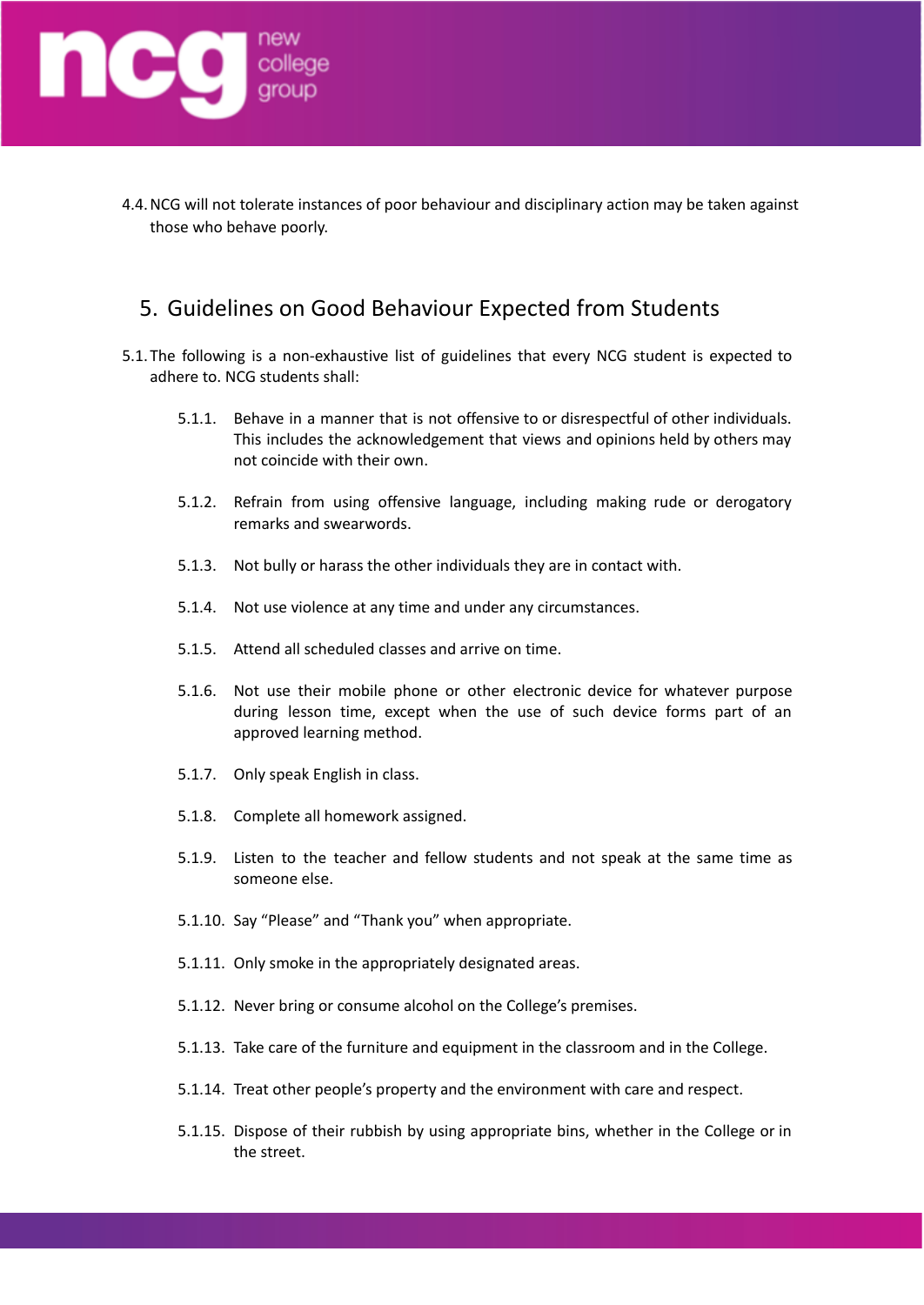

## 6. Sanctions

- 6.1.NCG reserves the right to refuse admission to any student or to dismiss any student from the College or accommodation, without refund of tuition fees, in the event of misconduct or unsatisfactory attendance. The school expects students to adhere to the guidelines, standards and rules set out in this and other policies.
- 6.2.When a student is asked to leave the school for poor attendance or conduct, their fees will not be refunded and they will not be allowed to stay in NCG accommodation. In addition, students will be required to pay for any damage they cause on the school premises or at their accommodation.
- 6.3. Students may be asked to leave the College for any of the following reasons:
	- 6.3.1. Abusive, violent or threatening behaviour;
	- 6.3.2. Racism, Homophobia, Sexism, Religious intolerance;
	- 6.3.3. Theft;
	- 6.3.4. Vandalism/damage to property or other people's personal belongings;
	- 6.3.5. Use of illegal drugs, alcohol, smoking on the premises;
	- 6.3.6. Attending the College while under the influence of illegal drugs or alcohol;
	- 6.3.7. Repeated unauthorised absence or lateness;
	- 6.3.8. Repeated/serious breach of the rules relating to NCG and/or accommodation
- 6.4.In dealing with poor behaviour or misconduct, reasonable force will be used in accordance with the DfE guidance Use of Reasonable Force (July 2013) and only when immediately necessary and for the minimum time necessary to prevent a pupil from doing or continuing to do any of the following:
	- 6.4.1. Committing a criminal offence.
	- 6.4.2. Injuring themselves or others.
	- 6.4.3. Causing damage to property, including their own.
	- 6.4.4. Engaging in any behaviour prejudicial to good order and discipline, whether that behaviour occurs in a classroom or elsewhere.